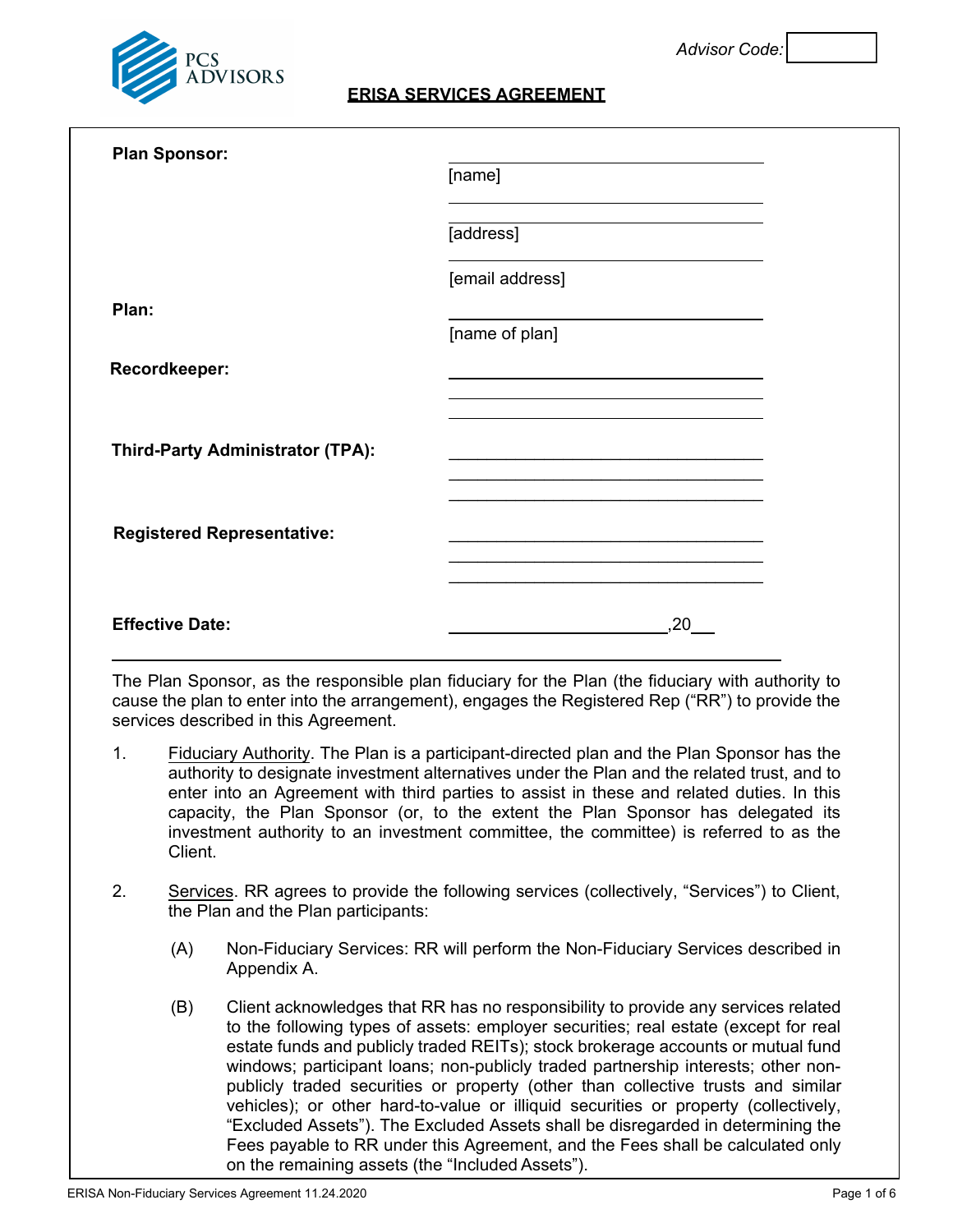- 3. Fees.
	- (A) The compensation of the RR for the Services is described in Appendix B.
	- (B) The Plan is obligated to pay the fees described in Appendix B. However, the Plan Sponsor, at its option, may choose to pay the fees.
	- (C) RR does not reasonably expect to receive any other compensation, direct or indirect, for its Services under this Agreement. If RR receives any other compensation for such services, RR will (i) offset that compensation against its stated fees, and (ii) will disclose the amount of such compensation, the services rendered for such compensation and the payer of such compensation to Client pursuant to the terms of section 4(C) of this Agreement.
- 4. Representations of RR. RR represents as follows:
	- (A) It is registered as an RR under SEC and FINRA Rules.
	- (B) It will disclose, to the extent required by ERISA Regulation Section 2550.408b-2(c), to Client any change to the information in this Agreement required to be disclosed by RR under ERISA Regulation Section 2550.408b-2(c)(1)(iv) as soon as practicable, but no later than sixty (60) days from the date on which RR is informed of the change (unless such disclosure is precluded due to extraordinary circumstances beyond RR's control, in which case the information will be disclosed as soon as practicable).
	- (C) In accordance with ERISA Regulation Section 2550.408b-2(c)(1)(vi)(A), it will disclose within thirty (30) days following receipt of a written request of the responsible plan fiduciary or Plan Administrator (unless such disclosure is precluded due to extraordinary circumstances beyond the RR's control, in which case the information will be disclosed as soon as practicable) all information related to this Agreement and any compensation or fees received in connection with this Agreement that is required for the Plan to comply with the reporting and disclosure requirements of Title I of ERISA and the regulations, forms and schedules issued thereunder.
- 5. If RR makes an unintentional error or omission in disclosing the information required under ERISA Regulation Section 2550.408b-2(c)(1)(iv) or (vi), RR will disclose to Client the corrected information as soon as practicable, but no later than thirty (30) days from the date on which RR learns of such error or omission. Client Acknowledgements. Client acknowledges that:
	- (A) It has retained, and will exercise, final decision-making authority and responsibility for the implementation of any recommendations or advice rendered to Client by RR.
	- (B) In performing the Non-Fiduciary Services, RR is not acting as a fiduciary of the Plan as defined in ERISA.
	- (C) In performing Non-Fiduciary Services, RR does not act as, nor has RR agreed to assume the duties of, a trustee or the Plan Administrator, as defined in ERISA, and RR has no discretion over the investment of Plan assets or to interpret the Plan documents, to determine eligibility or participation under the Plan, or to take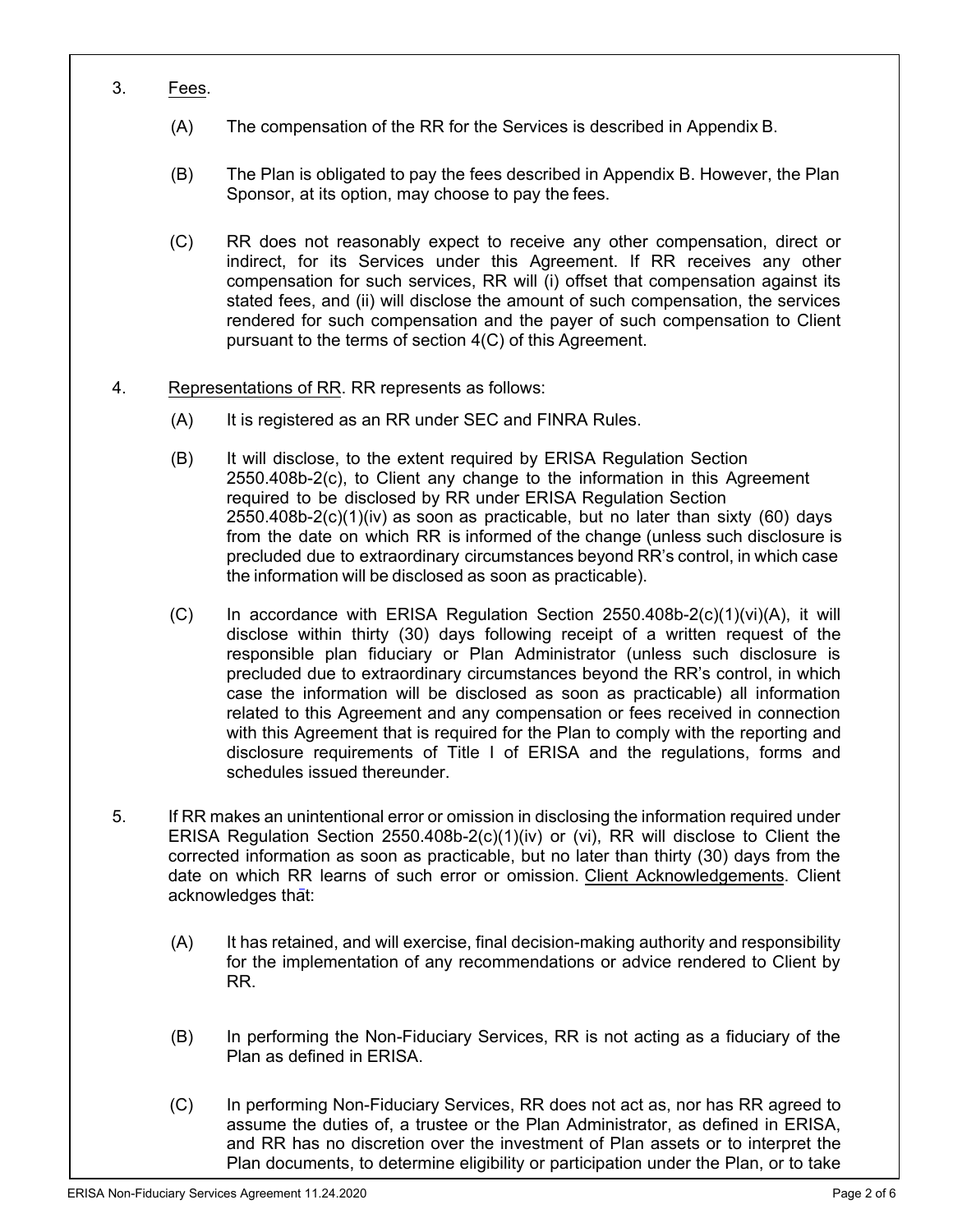any other action with respect to the management, administration or any other aspect of the Plan.

- (D) RR does not provide legal or tax advice.
- (E) Investments are subject to various market, political, currency, economic, and business risks, and may not always be profitable; and further that RR does not and cannot guarantee financial or investment results.
- (F) RR (i) may perform other services for other clients, (ii) may charge a different fee for other clients, and that RR (iii) may give advice and take action that is different for each client even where retirement plans are similar.
- (G) RR may, by reason of performing services for other clients, acquire confidential information. Client acknowledges and agrees that RR is unable to divulge to the Client or any other party, or to act upon, any such confidential information with respect to its performance of this Agreement.
- (H) RR is entitled to rely upon all information provided to RR, whether financial or otherwise, from reputable third parties or by Client, Client's representatives or third-party service providers to Client, the Plan, or the RR without independent verification. Client agrees to promptly notify RR in writing of any material change in the financial and other information provided to RR and to promptly provide any such additional information as may be reasonably requested by RR.
- (I) RR will not be responsible for voting (or recommending how to vote) proxies of the mutual fund shares held by the Plan (or its trust). Responsibility for voting proxies of investments held by the Plan or its trust remain with Client (or, if applicable, the Plan participants).
- 6. Representations of Client. Client represents and warrants as follows:
	- (A) It is the "responsible plan fiduciary" for the control and/or management of the assets of the Plan, and for the selection and monitoring of service providers for the Plan, in accordance with the requirements of ERISA. RR is entitled to rely upon this statement until notified in writing to the contrary.
	- (B) The execution of this Agreement and the performance thereof is within the scope of authority authorized by the governing instrument of the Plan and applicable laws. The signatory on behalf of Client represents that (i) the execution of the Agreement is authorized, (ii) the signator has authority to execute the Agreement on behalf of the plan, and (iii) it will provide supporting documentation as may be reasonably required by RR.
	- (C) Upon request, Client shall deliver to RR copies of the plan documents, including any and all amendments thereto, and shall provide RR with copies of any subsequent amendments or restatements of those documents.
	- (D) The Plan and related Trust permit payment of Fees out of Plan assets. Client has determined that the Fees charged by RR are reasonable and, if paid out of Plan assets, are a proper obligation of the Plan.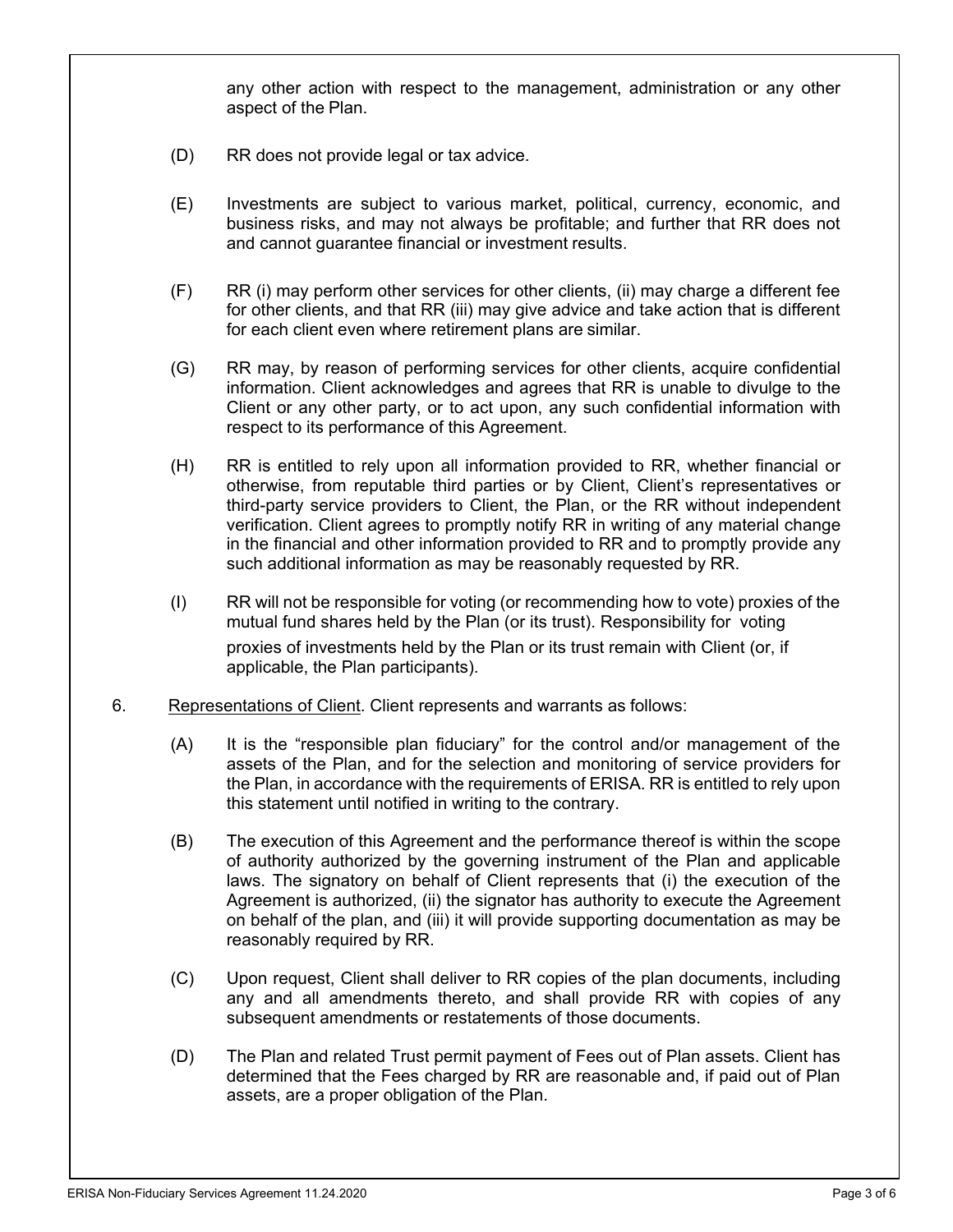### 7. Standard of Care

- (A) RR will perform Non-Fiduciary Services described in Appendix B and shall not be liable for any liabilities and claims arising thereunder unless directly caused by RR's intentional misconduct or gross negligence.
- 8. Receipt of Disclosure. Client agrees to review and consider the disclosures made by RR, most notably Form CRS.
- 9. Termination. Either party may terminate this Agreement upon thirty (30) days prior written notice to the other party. Such termination will not, however, affect the liabilities or obligations of the parties arising from transactions initiated prior to such termination, and such liabilities and obligations (together with the provisions of sections 7 and subsection 10(G)) shall survive any expiration or termination of this Agreement. Upon the effective date of termination, RR will have no further obligation under this Agreement to act or advise Client with respect to Services under this Agreement.
- 10. Miscellaneous.
	- (A) Notices. Any and all notices required or permitted under this Agreement shall be in writing and shall be sufficient in all respects if (i) delivered personally, (ii) mailed by registered or certified mail, return receipt requested and postage prepaid, (iii) sent via a nationally recognized overnight courier service to the address on the first page of this Agreement, or such other address as any party shall have designed by notice in writing to the other party, or (iv) as otherwise mutually agreed by the parties.

In addition, Client agrees to accept electronic communication of any notice, advice, disclosure, or report in lieu of a printed copy.

**Electronic Communications: Client expressly agrees to accept electronic communication of any notice, advice, or report in lieu of a printed copy, including applicable disclosure documents and disclosures required under ERISA section 408(b)(2) at the email address listed above or such other email address as Client may designate in writing to RR. Client may revoke this consent at any time by providing notice to RR pursuant to this Section 10(A).**

- (B) Assignability. This Agreement is not assignable by either party hereto without the prior written consent of the other party.
- (C) Effect. This Agreement shall be binding upon and shall inure to the benefit of the Parties and their respective heirs, successors, survivors, administrators and assigns.
- (D) Entire Understanding and Modification. This Agreement constitutes and contains the entire understanding between the parties and supersedes all prior oral or written statements dealing with the subject matter herein. This Agreement can be amended or modified by the written consent of the parties.
- (E) Severability. If any one or more of the provisions of this Agreement shall, for any reason, be illegal or invalid, such illegality or invalidity shall not affect any other provision of this Agreement and this Agreement shall be enforced as if such illegal or invalid provision had not been contained herein.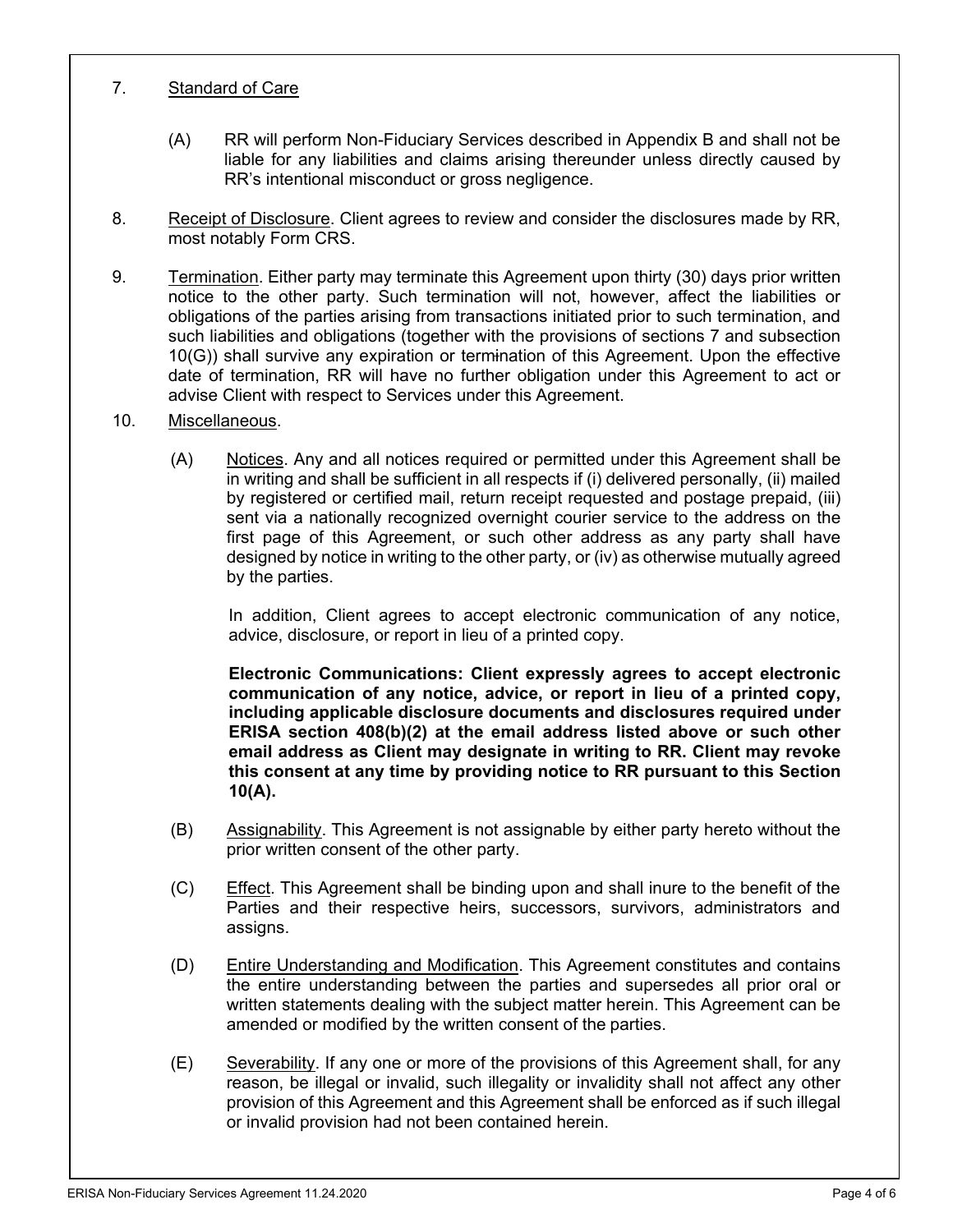- (F) Applicable Law; Forum. The laws of the Commonwealth of Kentucky shall govern this Agreement in all respects, including but not limited to the construction and enforcement thereof, unless preempted by ERISA or other federal law.
- (G) Arbitration Agreement. To the extent permitted by law, all controversies between Client and RR, which may arise out of or relate to any of the Services provided by RR under this Agreement, or the construction, performance or breach of this or any other Agreement between RR and Client, whether entered into prior to, on or subsequent to the date hereof, shall be settled by binding arbitration in the Commonwealth of Kentucky, under the Commercial Arbitration Rules of the American Arbitration Association. Judgment upon any award rendered by the arbitrator(s) shall be final, and may be entered into any court having jurisdiction.
- (H) Amendment Process. The Agreement may be modified by written consent of both parties.
- (I) Waiver of Limitation. Nothing in this Agreement shall in any way constitute a waiver or limitation of any rights which Client or Plan or any other party may have under ERISA or federal or state securities laws.

This Agreement constitutes both an agreement between the parties and a disclosure statement under ERISA Regulation section 2550.408b-2. The parties have caused this Agreement to be executed by their duly authorized officers. This Agreement shall not be binding on RR until accepted by it, in writing, as indicated by its signature below.

| Plan Sponsor:* | <b>Private Client Services, LLC</b>                                                                                                                                                                                                 |
|----------------|-------------------------------------------------------------------------------------------------------------------------------------------------------------------------------------------------------------------------------------|
|                | By: No. 2010 19 Signature: No. 2010 19 Signature: No. 2010 19 Signature: No. 2010 19 Signature: No. 2010 19 Signature: No. 2010 19 Signature: No. 2010 19 Signature: No. 2010 19 Signature: No. 2010 19 Signature: No. 2010 19      |
|                |                                                                                                                                                                                                                                     |
|                |                                                                                                                                                                                                                                     |
|                | Firm Principal Name:<br><u> </u>                                                                                                                                                                                                    |
|                | Firm Principal Signature: ________________________                                                                                                                                                                                  |
|                | Date: <u>example</u> and a series of the series of the series of the series of the series of the series of the series of the series of the series of the series of the series of the series of the series of the series of the seri |

\*The Plan Sponsor is signing this Agreement both as the employer that sponsors the Plan and as the fiduciary responsible for selecting the Plan investments and engaging its service providers.